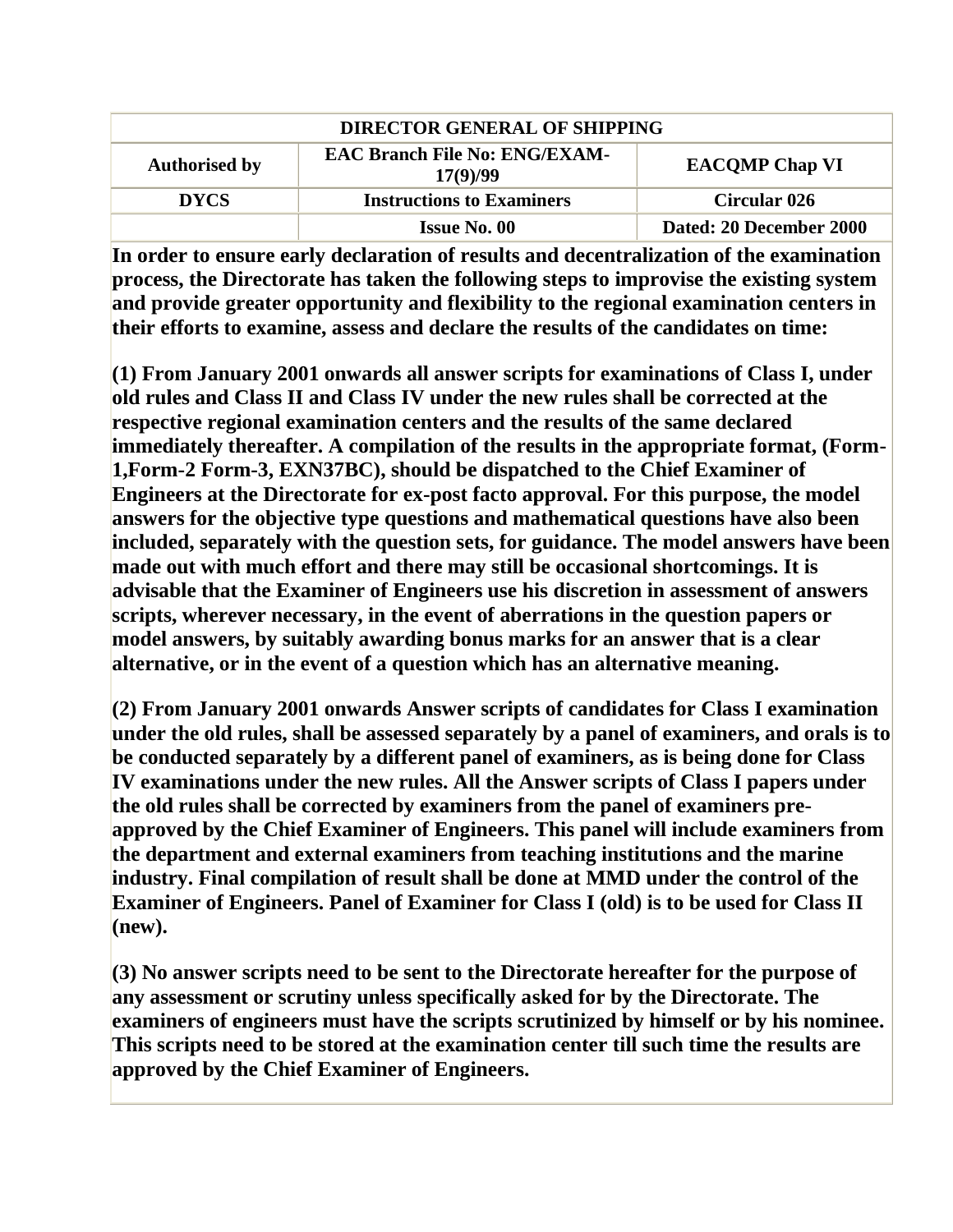**(4) The complete procedure of written and oral assessment, scrutiny of scripts, compilation and declaration of results should not take more than 10 working days.**

**(5) In an effort to declare the results as quickly as possible, programmes of written and oral assessment must be drawn up in advance for every month**

**(6) Examiners chosen from the panel for the written assessment as well as orals must be informed of their assignment well in advance.**

**(7) The dates of orals may be fixed according to the number of candidates and availability of members of the panel.**

**(8) The orals should commence within 2 days of completion of written examination. There may be more than one such panel and more than one sitting for each panel depending upon the number of candidates.**

**(9) The written papers are to be coded and dispatched to the designated Examiner as soon as examination of each paper is over, if possible on the same day.**

**(10) Maximum number of papers and corresponding time allotted to each examiner in assessment of written papers should be agreed upon which should not be more than 5 working days.**

**(11) The compilation of the results for the time being is to be sent only in hard copy in the appropriate formats. Subsequently, when the software is made ready, the same is to be fed into the programme and both the hard copy as well as the electronic data is to be sent simultaneously.**

**(12) The compilation of the examiners has already been issued earlier. However, if the Examiner of Engineers, feels the necessity of inducting any new examiner for the purpose, he may do so with the prior permission of the Directorate. In the case of each proposal to the Chief Examiner of Engineer, for an examiner for written scripts or orals, the bio-data of the examiners must be included.**

**(13) Only after the candidate is declared passed in the particular grade of examination, should the "DGS final register" be sent to the Directorate complete with photographs, signature and the application forms duly filled in and endosed.**

**(14) Adequate security features like coding of answer papers, random generation of candidates for orals, secrecy in terms of candidate's identity must be maintained at all times to ensure strict confidentiality.**